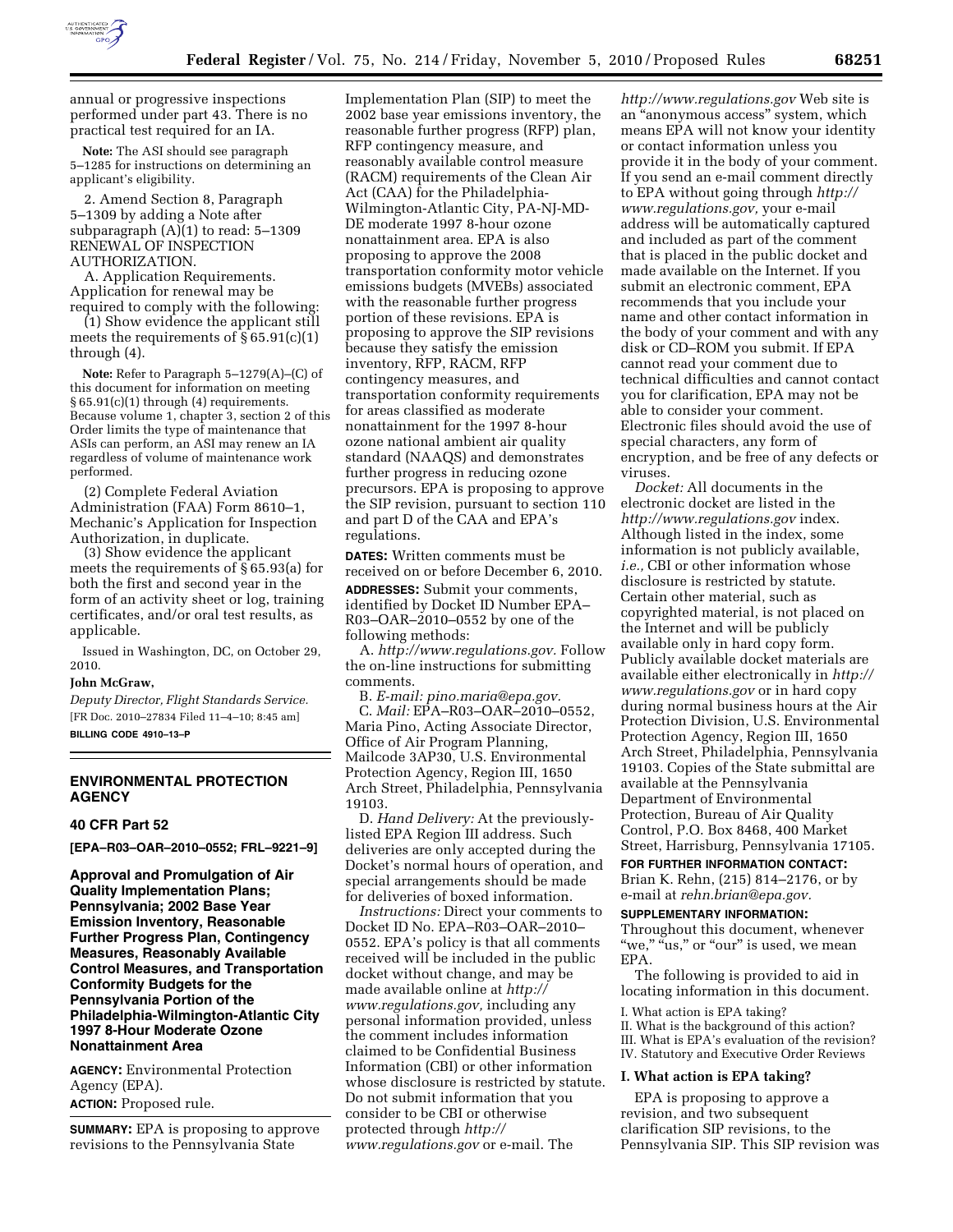originally submitted by the Pennsylvania Department of Environmental Protection (PA DEP) on August 29, 2007, and was formally amended by Pennsylvania on December 10, 2009 and again on April 12, 2010. The August 2007 SIP contains an ozone attainment demonstration for the Pennsylvania portion of the Philadelphia-Wilmington-Atlantic City nonattainment area (NAA); the related 2009 projected emissions inventory for the attainment demonstration; a base year emissions inventory for the year 2002; and a 15 percent reasonable further progress plan and associated 2008 projected emission inventory; contingency measures, which serve to achieve additional reductions in the event reasonable further progress is not achieved by 2008; an analysis of RACM; and 2008 MVEB associated with reasonable further progress. EPA proposed separate rulemaking action on the ozone demonstration portion of the August 2007 SIP revision in a notice published in the May 8, 2009 **Federal Register** (88 FR 21604).

EPA is proposing to approve portions of that August 2007 SIP revision (as amended in December 2009 and April 2010). The SIP elements upon which EPA is herein proposing to approve include: The 2002 base year emissions inventory, the 15 percent RFP plan and associated projected 2008 emission inventories, the contingency measures for failure to meet 2008 RFP, the RACM analysis, and the RFP 2008 MVEBs. The RFP plan demonstrates that emissions will be reduced 15 percent for the period of 2002 through 2008. The 2008 MVEB for volatile organic compound (VOC) is 61.09 tons per day (tpd) and the 2008 MVEB for nitrogen oxides  $NO<sub>X</sub>$ ) is 108.78 tpd. EPA is proposing to approve the SIP revision because it satisfies RFP, contingency measure, RACM, RFP transportation conformity, and emissions inventory requirements for areas classified as moderate nonattainment for the 1997 8-hour ozone NAAQS and demonstrates further progress in reducing ozone precursors. EPA is proposing to approve the SIP revision pursuant to section 110 and part D of the CAA and EPA's regulations.

### **II. What is the background for this action?**

In 1997, EPA revised the health-based NAAQS for ozone, setting it at 0.08 parts per million (ppm) averaged over an 8-hour time frame. EPA set the 8-hour ozone standard based on scientific evidence demonstrating that ozone causes adverse health effects at lower ozone concentrations and over

longer periods of time, than was understood when the pre-existing 1 hour ozone standard was set. EPA determined that the 8-hour standard would be more protective of human health, especially children and adults who are active outdoors, and individuals with a pre-existing respiratory disease, such as asthma.

On April 30, 2004 (69 FR 23951), EPA finalized its attainment/nonattainment designations for areas across the country with respect to the 8-hour ozone standard. These actions became effective on June 15, 2004. Among those nonattainment areas is the Philadelphia-Wilmington-Atlantic City, PA-DE-NJ-MD moderate NAA. This nonattainment area includes Bucks, Chester, Delaware, Montgomery, and Philadelphia Counties in Pennsylvania, as well as counties in New Jersey and Delaware. EPA has taken separate action on separate plans submitted by neighboring states on portions of this nonattainment area that lie in those neighboring states.

These designations triggered the CAA's section 110(a)(1) requirement that states must submit attainment demonstrations for their nonattainment areas to EPA by no later than three years after the promulgation of a NAAQS. Accordingly, EPA's Phase 1 8-hour ozone implementation rule (Phase 1 rule), published on April 30, 2004 (69 FR 23951), specifies that states must submit attainment demonstrations for their nonattainment areas to the EPA by no later than three years from the effective date of designation, that is, by June 15, 2007.

Pursuant to the Phase 1 rule, an area was classified under subpart 2 of the CAA based on its 8-hour design value if that area had a 1-hour design value at or above 0.121 ppm (the lowest 1-hour design value in Table 1 of subpart 2). Based on this criterion, the Philadelphia-Wilmington-Atlantic City ozone NAA was classified under subpart 2 as a moderate nonattainment area.

On November 29, 2005 (70 FR 71612), as revised on June 8, 2007 (72 FR 31727), EPA published the final Phase 2 Rule for implementation of the 8-hour standard (Phase 2 rule). The Phase 2 rule addressed the RFP control and planning obligations as they apply to areas designated nonattainment for the 1997 8-hour ozone NAAQS.

Among other things, the Phase 1 and 2 rules outline the SIP requirements and deadlines for various requirements in areas designated as moderate nonattainment. The rules further require that modeling and attainment demonstrations, RFP plans, RACM, projection year emission inventories,

motor vehicle emissions budgets, and contingency measures were all due by June 15, 2007 (40 CFR 51.908(a), (c)).

Section 182(b)(1) of the CAA and EPA's 1997 8-hour ozone implementation rule (40 CFR 51.910) require each 8-hour ozone nonattainment area designated moderate and above to submit an emissions inventory and RFP plan, for review and approval into its SIP, that describes how the area will achieve actual emissions reductions of VOC and  $NO<sub>X</sub>$  from a baseline emissions inventory.

## **III. What is EPA's evaluation of the revision?**

EPA's analysis and findings are discussed in this proposed rulemaking and a more detailed discussion is contained in the Technical Support Document (TSD) for this Proposal, which is available on line at *[http://](http://www.regulations.gov) [www.regulations.gov,](http://www.regulations.gov)* Docket number EPA–R03–OAR–2010–0552.

On August 29, 2007, Pennsylvania submitted a comprehensive plan for the Pennsylvania portion of the Philadelphia-Wilmington-Atlantic City nonattainment area to address the CAA's 8-hour ozone attainment requirements. This SIP submittal included an attainment demonstration plan, a plan demonstrating 15 percent RFP for the period from 2002–2008, a RACM analysis, contingency measures for RFP and attainment, on-road VOC and  $NO<sub>X</sub>$  MVEBs, and the 2002 base year emissions inventory. On December 10, 2009, Pennsylvania submitted a revision to amend the August 2007 SIP to make minor corrections to the 2002 stationary point source and area source emissions inventories, and to reflect those changes in its 2002–2008 RFP demonstration. On April 12, 2010, Pennsylvania submitted another SIP revision to amend the August 2007 SIP revision to revise its point source emissions inventory to substitute a revised appendix entitled, ''Appendix B–2: Stationary Point Source Emissions Annual Emissions.''

These SIP revisions were subject to notice and comment by the public, and the Commonwealth of Pennsylvania addressed the comments received on the proposed SIP revisions. All sections of these SIP submittals are discussed in this rulemaking. However, EPA earlier proposed separate rulemaking upon the attainment demonstration plan portion of the August 29, 2007 SIP revision plan, in a May 8, 2009 **Federal Register**  notice, and the attainment demonstration portion of the August 2007 SIP revision is therefore not part of this action. The attainment demonstration plan and related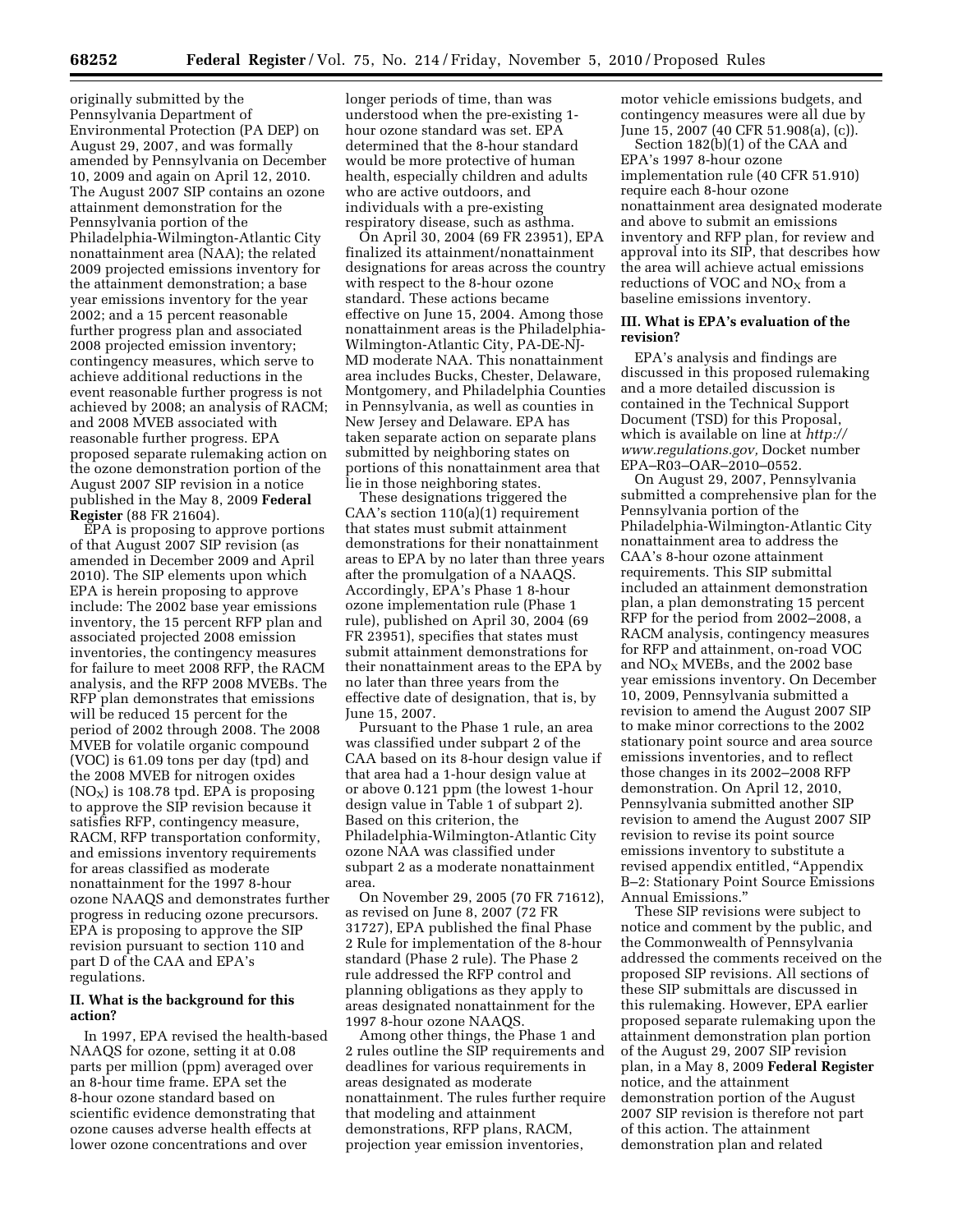attainment contingency measures, 2009 or later projected emission inventory, and 2009 MVEB sections of Pennsylvania's August 2007 SIP submittal will be discussed in a separate rulemaking.

#### *A. Base Year Emissions Inventory*

An emissions inventory is a comprehensive, accurate, current inventory of actual emissions from all

sources and is required by section 172(c)(3) of the CAA. For ozone nonattainment areas, the emissions inventory needs to contain VOC and  $NO<sub>x</sub>$  emissions because these pollutants are precursors to ozone formation. EPA recommended 2002 as the base year emissions inventory, and is therefore the starting point for calculating RFP. Pennsylvania submitted its 2002 base year emissions inventory on August 29,

2007, and later submitted formal SIP revisions to amend its stationary point source and area source emissions inventories on December 10, 2009 and April 12, 2010. A summary of the 2002 base year VOC and  $NO<sub>x</sub>$  emissions inventories is for the Pennsylvania portion of the Philadelphia-Wilmington-Atlantic City nonattainment area is included in Table 1, below.

## TABLE 1—PENNSYLVANIA PORTION OF THE PHILADELPHIA-WILMINGTON-ATLANTIC CITY NONATTAINMENT AREA 2002 BASE YEAR VOC &  $NO<sub>X</sub>$  Emissions in Tons per Day

[tpd]

| Emission source category | VOC                               |                                   |
|--------------------------|-----------------------------------|-----------------------------------|
| Point                    | 22.21<br>149.84<br>79.06<br>98.76 | 59.63<br>14.64<br>70.95<br>184.66 |
|                          | 349.87                            | 329 88.                           |

## *B. Adjusted Base Year Inventory and 2008 RFP Target Levels*

The process for determining the emissions baseline from which the RFP reductions are calculated is described in section 182(b)(1) of the CAA and 40 CFR 51.910. This baseline value is the 2002 adjusted base year inventory. Sections  $182(b)(1)(B)$  and  $(D)$  require the exclusion from the base year inventory of emissions benefits resulting from the Federal Motor Vehicle Control Program (FMVCP) regulations promulgated by January 1, 1990, and the Reid Vapor Pressure (RVP) regulations promulgated June 11, 1990 (55 FR 23666). The FMVCP and RVP emissions reductions are determined by the State using EPA's highway mobile source emissions modeling software, MOBILE6. The FMVCP and RVP emission reductions are then removed from the base year inventory by the State, resulting in an adjusted base year inventory. The emission reductions needed to satisfy the RFP requirement are then calculated from the adjusted base year inventory. These reductions are then subtracted from the adjusted base year inventory to establish the emissions target for the RFP milestone year (2008).

For moderate areas like the Philadelphia nonattainment area, the CAA specifies a 15 percent reduction in ozone precursor emissions over an initial six-year period. In the Phase 2 Rule, EPA interpreted this requirement

for areas that were also designated nonattainment and classified as moderate or higher for the 1-hour ozone standard. In the Phase 2 Rule, EPA provided that an area classified as moderate or higher that has the same boundaries as an area, or is entirely composed of several areas or portions of areas, for which EPA fully approved a 15 percent plan for the 1-hour NAAQS, is considered to have met the requirements of section 182(b)(1) of the CAA for the 8-hour NAAQS. In this situation, a moderate nonattainment area is subject to RFP under section 172(c)(2) of the CAA and shall submit, no later than 3 years after designation for the 8-hour NAAQS, a SIP revision that meets the requirements of 40 CFR 51.910(b)(2). The RFP SIP revision must provide for a 15 percent emission reduction (either  $NO<sub>X</sub>$  and/or VOC) accounting for any growth that occurs during the six-year period following the baseline emissions inventory year, that is, 2002–2008.

Pennsylvania's portion of the Philadelphia ozone nonattainment area under the 1-hour ozone standard had the same boundary as the Commonwealth's portion of that nonattainment area under the 1997 8 hour ozone standard. The Philadelphia nonattainment area under the 1-hour ozone standard was classified as severe. EPA approved Pennsylvania's fifteen percent RFP plan for the

Commonwealth's portion of the Philadelphia-Wilmington-Trenton severe ozone nonattainment area on August 24, 2001 (66 FR 44547). Therefore, according to the Phase 2 Rule, the RFP plan for the Philadelphia nonattainment area may use either  $NO<sub>X</sub>$ or VOC emissions reductions (or both) to achieve the 15 percent emission reduction requirement.

According to section 182(b)(1)(D) of the CAA, emission reductions that resulted from the FMVCP and RVP rules promulgated prior to 1990 are not creditable for achieving RFP emission reductions. Therefore, the 2002 base year inventory is adjusted by subtracting the VOC and  $NO<sub>X</sub>$  emission reductions that are expected to occur between 2002 and the future milestone years due to the FMVCP and RVP rules.

Pennsylvania sets out its calculations for the adjusted base year inventory and 2008 RFP target levels in Section IV.D of the August 2007 Philadelphia 8-hour ozone plan, as amended by Pennsylvania on December 10, 2009.

Step 1. Calculate the 2002 anthropogenic base year inventory for the Pennsylvania portion of the Philadelphia-Wilmington-Atlantic City nonattainment area. This is found in Table 4–3 of Pennsylvania's 8-hour ozone plan for the Philadelphia nonattainment area, and shown in Table 2, below.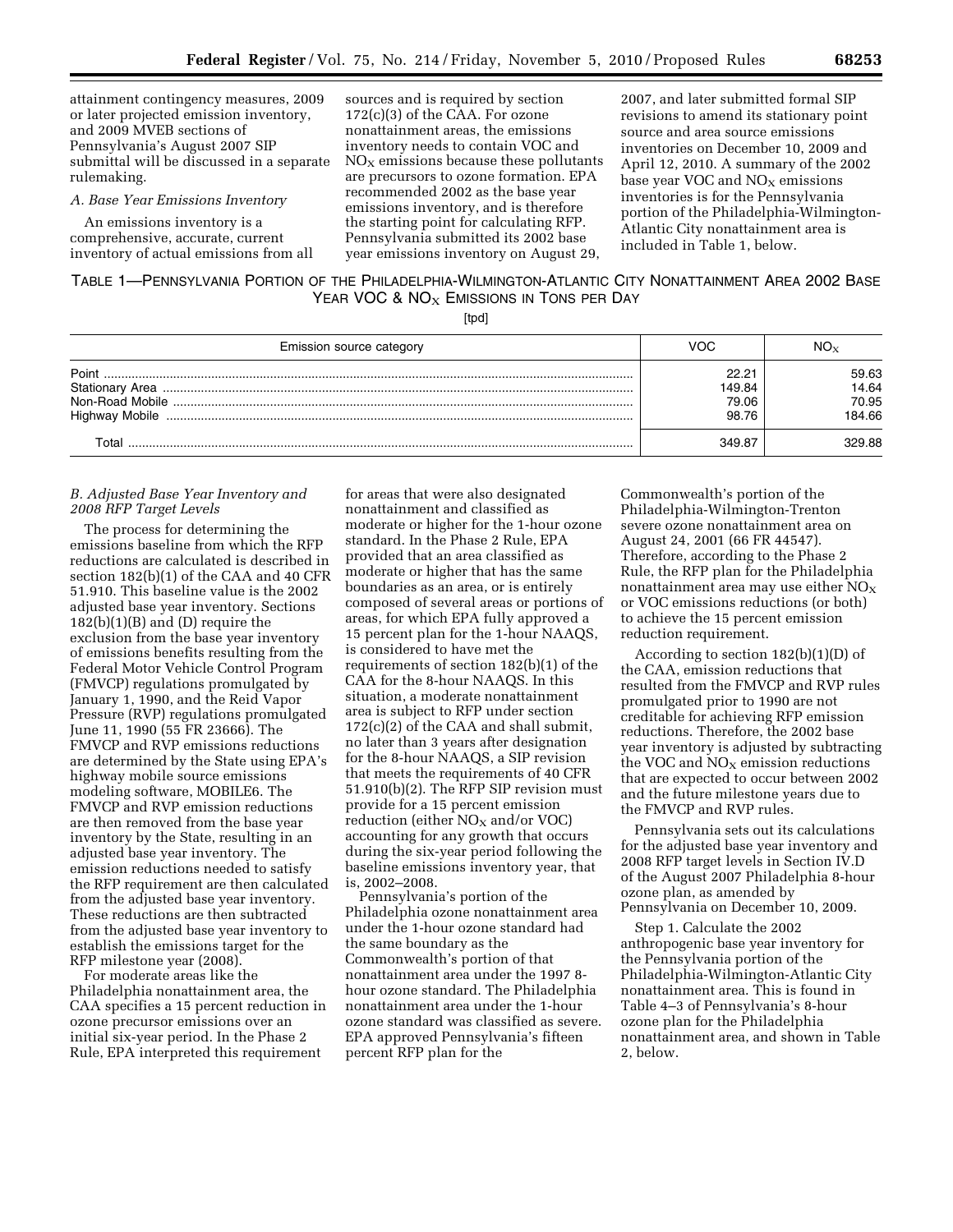## TABLE 2—PENNSYLVANIA PORTION OF THE PHILADELPHIA-WILMINGTON-ATLANTIC CITY NONATTAINMENT AREA 2002 ANTHROPOGENIC BASE YEAR INVENTORY (OZONE SEASON TPD)

| Source category             | VOC    |        |
|-----------------------------|--------|--------|
| Point                       | 22.21  | 59.63  |
| Area                        | 149.84 | 14.64  |
|                             | 79.06  | 70.95  |
| <b>Highway Mobile</b>       | 98.76  | 184.66 |
| Total (excluding biogenics) | 349.87 | 329.88 |

Step 2. Pennsylvania calculated the non-creditable emission reductions between 2002 and 2008 by modeling its 2002 and 2008 motor vehicle emissions

with all post-1990 CAA measures switched off, and then calculating the difference. See, Tables 4–4 and 4–5 of Pennsylvania's Philadelphia

nonattainment area RFP plan (as amended in December 2009), and Table 3, below.

## TABLE 3—PENNSYLVANIA PORTION OF THE PHILADELPHIA-WILMINGTON-ATLANTIC CITY NONATTAINMENT AREA NON-CREDITABLE EMISSION REDUCTIONS (OZONE SEASON TPD)

| Source category | VOC    | $NO_{Y}$ |
|-----------------|--------|----------|
|                 | 421.44 | 370.02   |
|                 | 408.72 | 354.44   |
|                 | 12.72  | 15.58    |

Step 3. Pennsylvania's calculations of its portion of the Philadelphia nonattainment area 2002 VOC and  $NO<sub>X</sub>$ inventories adjusted relative to 2008

and VOC and  $NO<sub>x</sub>$  target levels for 2008 are found in Table 4–6 through 4–8 of the Philadelphia nonattainment area RFP plan (as amended in December

2009) and are summarized in Table 4, below.

TABLE 4—PENNSYLVANIA PORTION OF THE PHILADELPHIA-WILMINGTON-ATLANTIC CITY NONATTAINMENT AREA 2008 RFP TARGET LEVEL CALCULATIONS (OZONE SEASON TPD)

| Description | <b>Formula</b> | VOC                                                   | $NO_{Y}$                                              |
|-------------|----------------|-------------------------------------------------------|-------------------------------------------------------|
|             | ∣A–B<br>$C-F$  | 349.87<br>12.72<br>337.15<br>0.075<br>25.29<br>311.86 | 329.88<br>15.58<br>314.30<br>0.075<br>23.57<br>290.73 |

## *C. Projected Inventories and Determination of RFP*

Pennsylvania describes its methods used for developing its 2008 projected VOC and  $NO<sub>x</sub>$  inventories in it a document in its August 29, 2007 SIP revision. On December 10, 2009, Pennsylvania submitted two SIP revisions to amend the August 2007 SIP revision. The first made minor

corrections to the stationary, area, and nonroad emissions categories of the 2002 base year emissions inventory originally set forth in the August 2007 SIP. The second of the two December 10, 2009 SIP revisions amended the RFP demonstration presented in the August 2007 SIP revision to make use of the amended 2002 base year emissions inventory. EPA reviewed the procedures Pennsylvania used to develop its

projected inventories and found them to be reasonable.

Projected controlled 2008 emissions for Pennsylvania's portion of the Philadelphia nonattainment area are summarized in Table 4–7 of Pennsylvania's December 2009 revised RFP plan for the Philadelphia nonattainment area. The data from Table 4–7 is presented below, in Table 5, below.

## TABLE 5—PENNSYLVANIA PORTION OF THE PHILADELPHIA NONATTAINMENT AREA 2008 PROJECTED CONTROLLED VOC AND  $NO<sub>X</sub>$  Emissions (TPD)

| Emission source category | VOC<br>emissions<br>(tpd) | emissions<br>(tpd) |
|--------------------------|---------------------------|--------------------|
| Point                    | 21.56                     | 57.13              |
| Area                     | 143.23                    | 15.50              |
|                          | 62.84                     | 62.67              |
| <b>Highway Mobile</b>    | 61.09                     | 108.78             |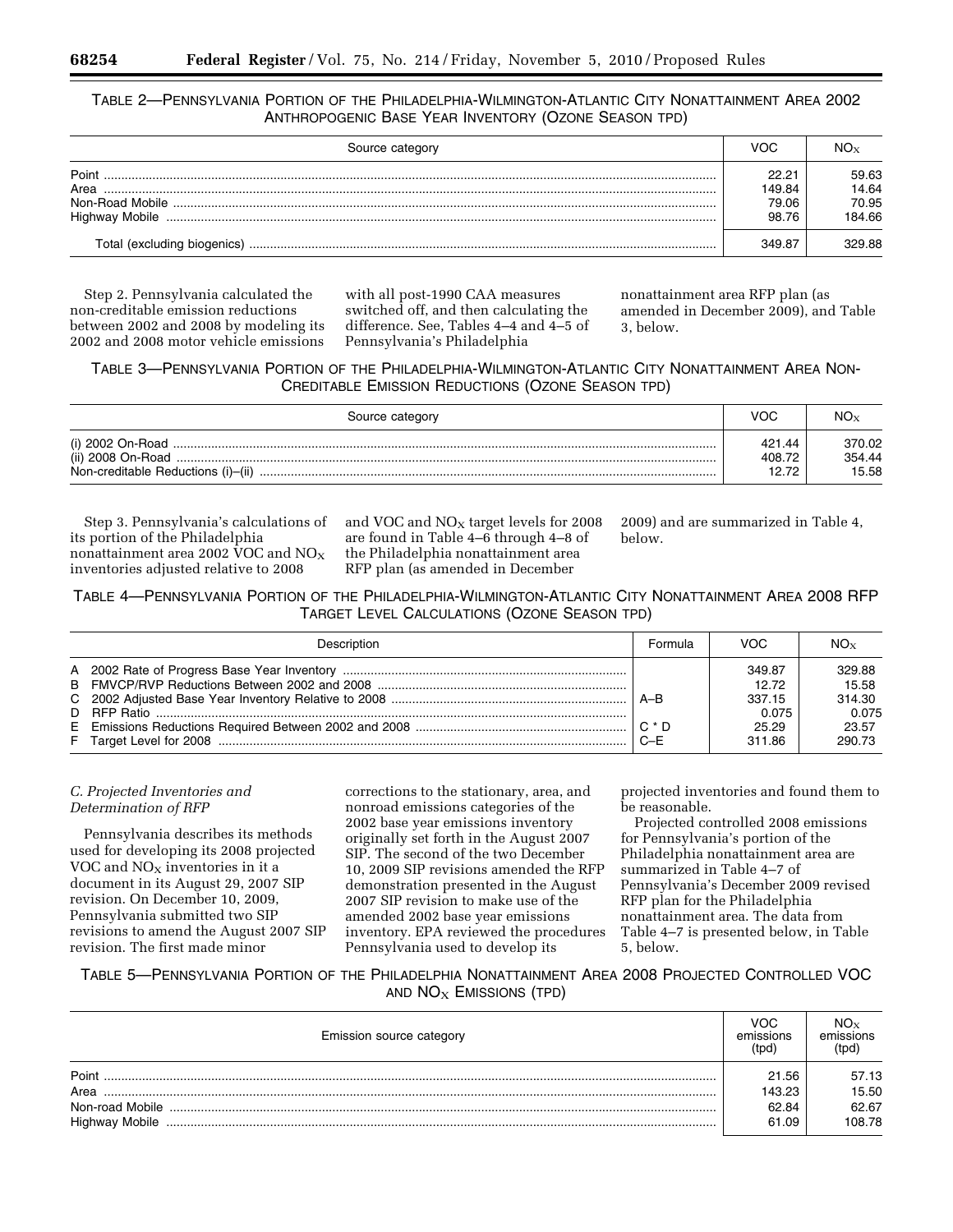## TABLE 5—PENNSYLVANIA PORTION OF THE PHILADELPHIA NONATTAINMENT AREA 2008 PROJECTED CONTROLLED VOC AND  $NO<sub>X</sub>$  EMISSIONS (TPD)-Continued

| Emission source category | VOC<br>emissions<br>(tpd) | $NO_{X}$<br>emissions<br>(tpd) |
|--------------------------|---------------------------|--------------------------------|
| Total                    | 288.72                    | 244.08                         |

To determine if 2008 RFP is met in the Pennsylvania portion of the Philadelphia-Wilmington-Atlantic City nonattainment area, the total projected controlled emissions must be compared to the target levels calculated in the previous section of this document. As shown below in Table 6, the total VOC and  $NO<sub>x</sub>$  emission projections meet the 2008 emission targets. Therefore, the

2008 RFP in Pennsylvania's portion of the Philadelphia-Wilmington-Atlantic City nonattainment area is demonstrated.

## TABLE 6—DETERMINATION OF WHETHER RFP IS MET IN 2008 IN THE PENNSYLVANIA PORTION OF THE PHILADELPHIA-WILMINGTON-ATLANTIC CITY NONATTAINMENT AREA

| Description | VOC.<br>emissions<br>(tpd) | $NO_{X}$<br>emissions<br>(tpd) |
|-------------|----------------------------|--------------------------------|
|             | 311.86                     | 290.73                         |
|             | 288.72                     | 244.08                         |
|             | 301.44                     | 259.66                         |
|             | Yes                        | Yes                            |

## *D. Control Measures and Emission Reductions for RFP*

The control measures upon which Pennsylvania relies upon for credit to demonstrate RFP requirement for the Commonwealth's portion of the Philadelphia-Wilmington-Atlantic City nonattainment area are described in Section V of the Commonwealth's August 2007 8-hour ozone attainment plan and emissions inventory SIP for the Philadelphia nonattainment area. To demonstrate RFP for the Philadelphia nonattainment area, Pennsylvania used a combination of (1) stationary point, (2) stationary area, (3) highway mobile, and (4) non-road mobile source control measures.

The stationary point source measures Pennsylvania relied upon to demonstrate RFP by 2008 include: Interstate transport pollution reductions from the  $NO<sub>X</sub>$  SIP Call Rule;  $NO<sub>X</sub>$ emission limits on  $NO<sub>x</sub>$  sources, including small sources of  $NO<sub>X</sub>$ , cement kilns, and large stationary combustion engines; and Federal standards for hazardous air pollutants. Pennsylvania estimates that these measures provided reductions of 0.65 tpd of VOC and 2.50 tpd of  $NO<sub>X</sub>$  by 2008 for the Commonwealth's portion of the nonattainment area.

The stationary area source measures upon which Pennsylvania relied to demonstrate 2008 RFP in the Commonwealth's portion of the Philadelphia nonattainment area include: Portable fuel container

regulation to address permeation and evaporation of VOCs; a consumer products formulation rule; and a rule governing the formulation of architectural and industrial maintenance coatings. In total, Pennsylvania estimates these measures reduced 6.61 tpd of VOCs, but increased  $NO<sub>X</sub>$  by 0.86 tpd.

Highway mobile (or on-road mobile) measures upon which Pennsylvania relied to demonstrate 2008 RFP in the Commonwealth's portion of the Philadelphia nonattainment area include: The Federal Motor Vehicle Control Program; the Pennsylvania Clean Vehicle Program for passenger cars and light-duty trucks; the Federal Heavy Duty Diesel Control Program; Pennsylvania's adoption of California's Heavy-Duty Emissions Control Program; the Vehicle Inspection and Maintenance Program; the Federal Low Sulfur Gasoline Rule; the Stage II Gasoline Vapor Recovery rule; and the Federal reformulated gasoline rule. In total, Pennsylvania estimates that these highway mobile source measures reduced VOCs by 37.67 tpd and  $NO<sub>x</sub>$  by 75.88 tpd. However, 12.72 tpd of VOCs and 15.58 tpd of  $NO<sub>x</sub>$  from these measures can not be credited towards demonstrating RFP, and therefore may not be credited against the RFP target. This is because the CAA specifies that measures that were already required to be in place prior to the RFP demonstration period under the previous pre-1990 CAA (*e.g.,* FMVCP and Federal fuel volatility standards)

can not be used to demonstrate RFP goals under the present statute.

The non-road mobile source measures upon which Pennsylvania relied upon to demonstrate 2008 RFP in the Philadelphia nonattainment area include: non-road small gasoline engines; non-road diesel engines (Tier I and Tier II); marine engine standards for spark-ignition engines; emission standards for large spark-ignition engines; the use of Federal reformulated gasoline in non-road motor vehicles and equipment; and Tier 2 railroad engine standards. Pennsylvania calculated the non-road mobile 2008 emission reductions to be 16.22 tpd VOC and 8.28 tpd  $NO<sub>X</sub>$ .

In the TSD prepared by EPA in support of this action, EPA evaluates each of these measures and the Commonwealth's estimate of 2008 emissions for each measure. For details, please refer to EPA's TSD for this action.

Table 7 summarizes the emission reductions that Pennsylvania claimed in its RFP Plan for the Philadelphia nonattainment area, as amended in December 2009. The total 2008 projected emission reductions are sufficient to demonstrate reasonable further progress, including the use of substituted  $NO<sub>X</sub>$  reductions for VOC reductions to meet the 15% target reduction. Therefore, the emission reductions Pennsylvania claims for its portion of the Philadelphia-Wilmington-Atlantic City nonattainment area RFP plan are approvable.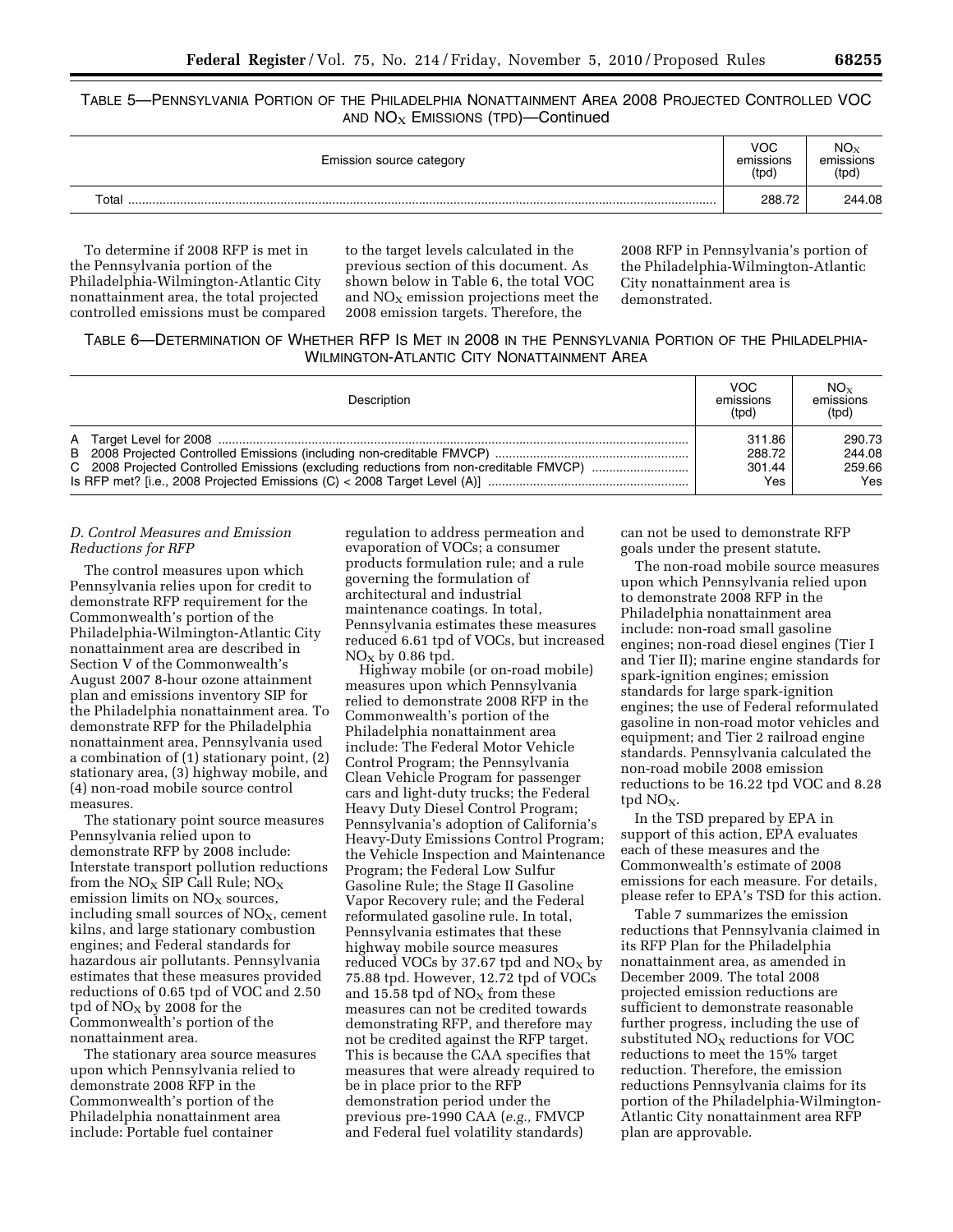## TABLE 7—CONTROL MEASURES AND 2008 EMISSION REDUCTIONS IN THE PENNSYLVANIA PORTION OF THE PHILADELPHIA-WILMINGTON-ATLANTIC CITY NONATTAINMENT AREA 8-HOUR RFP PLAN

| Control strategies                                                                       | VOC (tpd) | $NOx$ (tpd) |
|------------------------------------------------------------------------------------------|-----------|-------------|
|                                                                                          | 0.65      | 2.50        |
| $NO_{x}$ SIP Call.                                                                       |           |             |
| Smaller Sources of $NOx$ .                                                               |           |             |
| Hazardous Air Pollutant Regulations.                                                     |           |             |
|                                                                                          | 6.61      | -0.86       |
| Portable Fuel Containers.                                                                |           |             |
| Consumer Products.                                                                       |           |             |
| AIM Coatings.                                                                            | 137.67    |             |
| Highway Sources (includes non creditable reductions from pre-1990 FMVCP between 2002-08) |           | 275.88      |
| Federal Motor Vehicle Control Programs.                                                  |           |             |
| Pennsylvania Clean Vehicles Program.                                                     |           |             |
| Heavy duty diesel control Programs.                                                      |           |             |
| Inspection/Maintenance Program.                                                          |           |             |
| Low Sulfur Gasoline.                                                                     |           |             |
| Other Motor Vehicle Programs.                                                            |           |             |
|                                                                                          | 16.22     | 8.28        |
| Federal Nonroad Regulations including Fuel Standards.                                    |           |             |
| Total Expected Emission Reductions (2002–2008) (including non-creditable reductions)     | 61.15     | 85.80       |

1 12.72 non-creditable.

2 15.58 non-creditable.

### *E. Contingency Measures*

Section 172(c)(9) of the CAA requires a state with a moderate or above ozone nonattainment area to include sufficient additional contingency measures in its RFP plan in case the Philadelphia nonattainment area fails to meet RFP requirements. The same provision of the CAA also requires that the contingency measures must be fully adopted control measures or rules. Upon failure to meet an RFP milestone requirement, the state must be able to implement the contingency measures without any further rulemaking activities. Upon implementation of such measures, additional emission reductions of at least 3 percent of the adjusted 2002

baseline emissions must be achieved. For more information on contingency measures, see the April 16, 1992 General Preamble (57 FR 13512) and the November 29, 2005 Phase 2 8-hour ozone implementation rule (70 FR 71612).

To meet the requirements for contingency emission reductions, EPA allows for the use of early implementation of control measures as contingency measures. EPA also allows the substitution of  $NO<sub>x</sub>$  emission reductions for VOC emission reductions in the contingency plans (by any combination of  $NO<sub>X</sub>$  and VOC, as long as the 3 percent reduction is achieved and 0.3 percent of the total is attributable to VOCs).

The RFP contingency requirement may be met by including in the RFP plan a demonstration of 18 percent VOC  $&$  NO<sub>X</sub> RFP. The additional 3 percent reduction above the 15 percent requirement must be attributed to specific measures. Pennsylvania elected to use early emission reductions from the Federal Tier 2 motor vehicle program towards meeting the contingency measure requirement.

Pennsylvania discusses its Philadelphia nonattainment area contingency measures for failure to meet RFP in Section 4 of the December 2009 Correction to the RFP SIP. The results are presented in Table 8, below.

TABLE 8—PENNSYLVANIA PORTION OF THE PHILADELPHIA-WILMINGTON-ATLANTIC CITY NONATTAINMENT AREA 2008 RFP CONTINGENCY MEASURE TARGET LEVEL CALCULATIONS

| Description                                                                             | Formula | <b>VOC</b><br>(tpd) | $NO_{X}$<br>(tpd) |
|-----------------------------------------------------------------------------------------|---------|---------------------|-------------------|
|                                                                                         |         | 349.87              | 329.88            |
| B Non-creditable FMVCP/RVP Reductions Between 2002 And 2008                             |         | 12.72               | 15.58             |
|                                                                                         |         | 337.15              | 314.3             |
|                                                                                         |         | 7.5                 | 7.5               |
|                                                                                         |         | 25.29               | 23.57             |
|                                                                                         |         | 3.00                |                   |
|                                                                                         | $C * F$ | 10.11               |                   |
|                                                                                         |         | 301.76              | 314.30            |
| 1 2008 Projected Emissions (including growth and controls and non-creditable<br>FMVCP). |         | 288.72              | 244.08            |
| J 2008 Project Emissions Excluding Reductions from non-creditable FMVCP                 |         | 301.44              | 259.66            |

To determine if Pennsylvania meets the three percent contingency measure requirement for the Pennsylvania portion of the Philadelphia

nonattainment area, the total projected controlled emissions (including growth, but excluding reductions from the noncreditable pre-1990 FMVCP) must be

compared to the contingency measure target levels calculated above. Pennsylvania has not indicated whether it intends to obtain the necessary early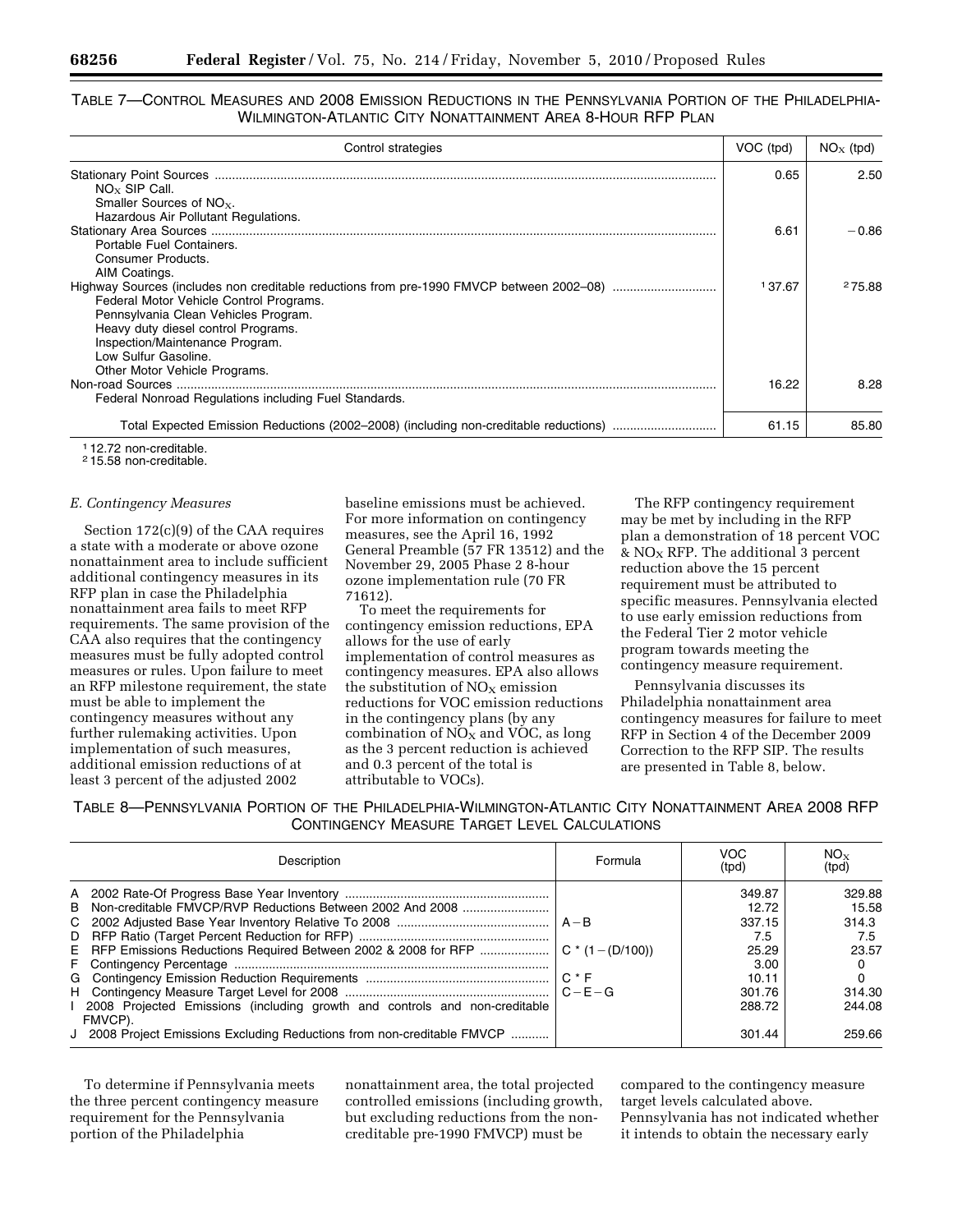reduction contingency measures entirely from VOCs, from  $NO<sub>x</sub>$ , or from both. Since the Commonwealth's 2008 projected VOC inventory is much closer to its contingency measure target level, we assumed that the contingency measure target is based entirely upon contingency percentage reduction of 3 percent coming from VOCs, with no

 $NO<sub>x</sub>$  substitution. Table 9 shows that Pennsylvania would meet the contingency measure target if this assumption is made. Assuming the maximum amount of  $NO<sub>x</sub>$  substitution allowable under EPA relevant guidance of 2.7 percent, an entirely  $NO<sub>x</sub>$ substituted contingency plan by Pennsylvania would also demonstrate

that the contingency measure requirement is met. Therefore, Pennsylvania has sufficient early contingency measures in place to meet the contingency measure requirement for the Philadelphia nonattainment area, for purposes of demonstrating RFP.

# TABLE 9—EVALUATION OF THE PENNSYLVANIA PORTION OF THE PHILADELPHIA-WILMINGTON-ATLANTIC CITY NONATTAINMENT AREA 2008 RFP CONTINGENCY MEASURE REQUIREMENT

| Description | VOC.<br>(tpd) | $NO_{X}$<br>(tpd) |
|-------------|---------------|-------------------|
|             | 301.44        | 259.66            |
|             | 301.76        | 314.30            |
|             | Yes           | Yes               |

## *F. RACM Analysis*

Pursuant to section  $172(c)(1)$  of the CAA, states are required to implement all RACM as expeditiously as practicable for each nonattainment area. Specifically, section 172(c)(1) states the following: ''In general—Such plan provisions shall provide for the implementation of all reasonably available control measures as expeditiously as practicable (including such reductions in emissions from existing sources in the area as may be obtained through the adoption, at a minimum, of reasonably available control technology) and shall provide for attainment of the national primary ambient air quality standards.'' Furthermore, in EPA's Phase 2 Rule, EPA describes how states must include a RACM analysis with their attainment demonstration (70 FR 71659). The purpose of the RACM analysis is to determine whether or not control measures exist that are technically reasonable and that provide emission reductions that would advance the attainment date for nonattainment areas. Control measures that would advance the attainment date are considered RACM and must be included in the SIP. RACM are necessary to ensure that the attainment date is achieved ''as expeditious as practicable.'' RACM is defined by the EPA as any potential control measure for application to point, area, on-road and non-road emission source categories that meets the following criteria:

• The control measure is technologically feasible;

• The control measure is

economically feasible;

• The control measure does not cause ''substantial widespread and long-term adverse impacts;''

• The control measure is not "absurd, unenforceable, or impracticable;'' and

• The control measure can advance the attainment date by at least one year.

Pennsylvania addresses the RACM requirement is Section V.B of the Philadelphia 8-hour ozone attainment demonstration SIP submitted to EPA in August 2007. In order to meet the CAA requirement for RACM, Pennsylvania must demonstrate that it has adopted all RACM necessary to move the Philadelphia nonattainment area toward attainment as expeditiously as practicable. Since this multi-state nonattainment area is classified as moderate ozone nonattainment under the 1997 8-hour ozone NAAQS, the entire area was required to demonstrate attainment by the 2009 ozone season. Therefore, Pennsylvania considered measures that would potentially advance the attainment date for its portion of this multi-state nonattainment area and that would provide for attainment by the ozone season preceding the attainment deadline.

Pennsylvania worked with the Ozone Transport Commission (OTC) member states to evaluate potential RACM measures for use in Pennsylvania. In 2006, the OTC staff and member states formed several workgroups to identify and evaluate candidate control measures. Initially, the workgroups compiled and reviewed a list of approximately 1,000 candidate control measures. These control measures were identified through published sources such as the EPA's Control Technique Guidelines, the State and Territorial Air Pollution Program Administrators/ Association of Local Air Pollution Control (STAPPA/ALAPCO) ''Menu of Options'' documents, the AirControlNET database, emission control initiatives in member states as well as other states including California, state/regional consultations, and stakeholder input.

The OTC's workgroups then narrowed their review to a preliminary list of thirty candidate control measures to be considered for more detailed analysis. These measures were selected to focus on the pollutants and source categories that are thought to be the most effective in reducing ozone air quality levels in the Northeastern and Mid-Atlantic States.

Pennsylvania considered these measures, in conjunction with regional modeling that indicated that 20 to 40 tons per day of VOC or  $NO<sub>X</sub>$  would be necessary to advance the attainment date by one year. In evaluating the measures potentially available, Pennsylvania determined that no measure or group of measures would individually or collectively achieve the necessary level of emission reductions to advance the attainment date. Further, many of these measures could not be adopted and implemented in time to serve as RACM measures to meet attainment goals. Pennsylvania believes, on the basis of their analysis, that there are no further RACM measures that are appropriate for this SIP.

Pennsylvania lists its most recently adopted measures, in conjunction with the most recently adopted federal measures in Section V.B of its August 2007 SIP revision. Pennsylvania's list of recently adopted state measures includes:

• Small Source  $NO<sub>x</sub>$  Provisions (Chapter 129, Sections 201–205).

• Portable Fuel Containers Rule (Chapter 130, Sections 101–108).

• Consumer Products Rule (Chapter 129, Section 63).

• Architectural and Industrial Maintenance Coatings Rule (Chapter 130, Sections 601–611).

• Degreasing Operations Rule (Chapter 129, Section 63).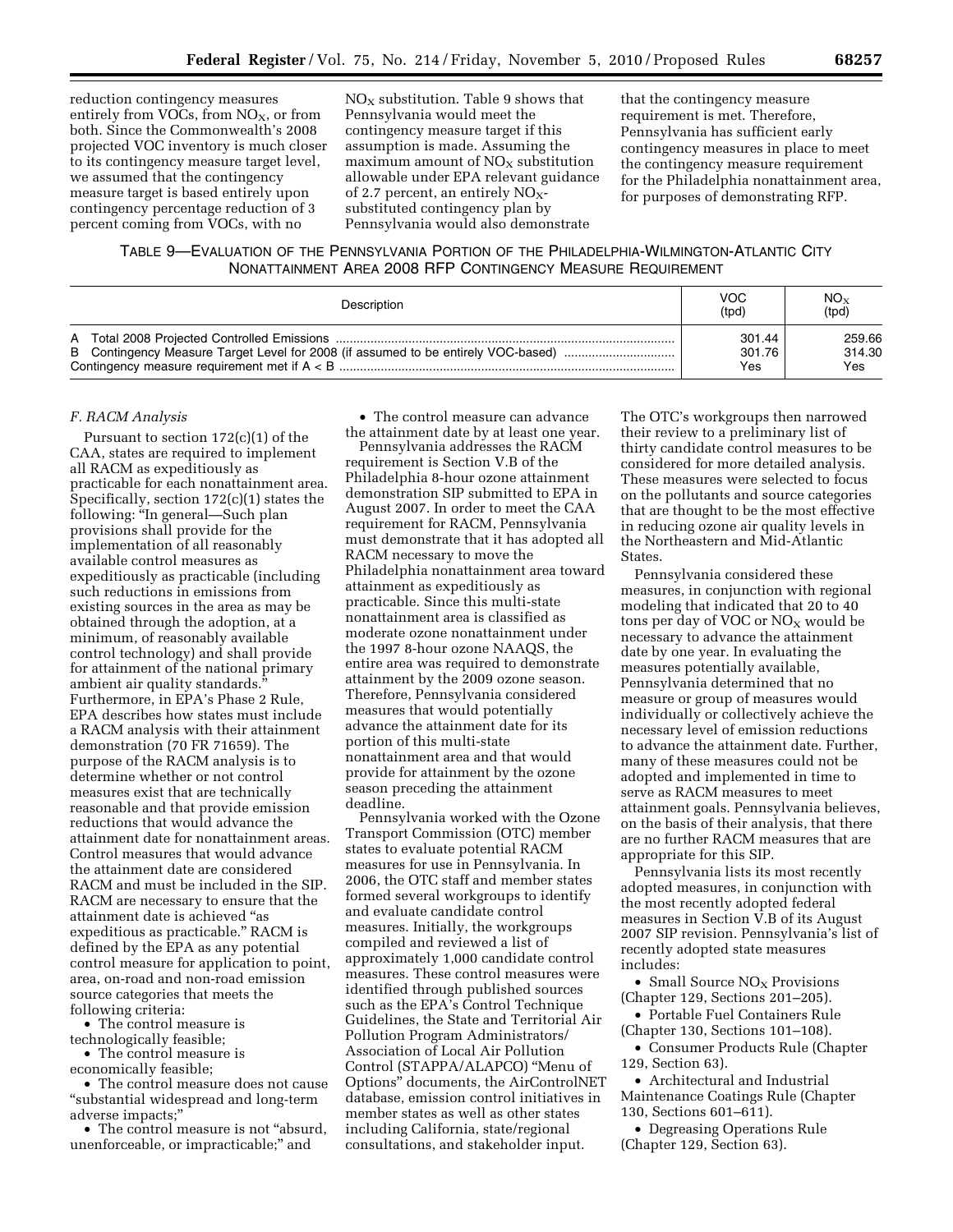•  $NO<sub>x</sub>$  SIP Call (Internal Combustion Engines provisions) (Chapter 145, Sections 111–113).

•  $NO<sub>x</sub>$  SIP Call (Portland Cement Kiln provisions) (Chapter 145, Sections 141– 144).

• RACT for the 8-Hour Ozone NAAQS (2006 EPA SIP Revision).

• Enhanced Vehicle I/M Program (67 *Pa Code* Chapter 177).

• Pennsylvania Clean Vehicle Program (Chapter 126, Subchapter D).

• Pennsylvania Heavy-Duty Diesel Emission Control Program (Chapter 126, Subchapter E).

EPA concurs with PA DEP's conclusion that there are no RACM measures that would have advanced the moderate area attainment date of 2010 for the Philadelphia nonattainment area. Therefore, PA DEP's RACM analysis in its Philadelphia 8-hour ozone plan is approvable.

#### *G. Transportation Conformity Budgets*

Transportation conformity is required by CAA section 176(c). EPA's

conformity rule requires that transportation plans, programs and projects conform to state air quality implementation plans and establishes the criteria and procedure for determining whether or not they do. Conformity to a SIP means that transportation activities will not produce new air quality violations, worsen existing violations, or delay timely attainment of the national ambient air quality standards. States must establish VOC and  $NO<sub>X</sub>$  MVEBs for each of the milestone years up to the attainment year and submit the mobile budgets to EPA for approval. Upon adequacy determination or approval by EPA, states must conduct transportation conformity analysis for their Transportation Improvement Programs and long range transportation plans to ensure highway vehicle emissions will not exceed relevant MVEBs.

Pennsylvania discusses transportation conformity in Section V.E of the August 2007 Philadelphia 8-hour ozone plan,

and the same MVEBs are restated in the December 2009 RFP revision SIP. PA DEP, in consultation with the Delaware Regional Planning Commission (DVRPC), the designated metropolitan planning organization for the Philadelphia nonattainment area, established MVEBs for 2008. The 2008 mobile emissions inventory was calculated using EPA's MOBILE6.2 and the Highway Performance Monitoring System model. Pennsylvania further describes its methodology for calculating its mobile emission budgets in Appendix E of the August 2007 Philadelphia 8-hour ozone plan.

The MVEB for the Pennsylvania portion of the Philadelphia-Wilmington-Atlantic City 8-hour ozone nonattainment area for the 2008 RFP is based on projected 2008 mobile source emissions, accounting for all mobile control measures, inclusive of growth. The MVEBs for the 2008 RFP are shown in Table 10, below.

TABLE 10—PENNSYLVANIA PORTION OF THE PHILADELPHIA-WILMINGTON-ATLANTIC CITY NONATTAINMENT AREA 2008 RFP MVEB

|                               | <b>VOC</b>      | $NO_{\rm x}$     |
|-------------------------------|-----------------|------------------|
| Kilograms/day<br><br>Tons/day | 55.421<br>61.09 | 98,686<br>108.78 |

For budgets to be approvable, they must meet, at a minimum, EPA's adequacy criteria (40 CFR 93.118(e)(4)). In a December 19, 2008 **Federal Register**  notice, EPA notified the public that EPA found that the 2008 RFP MVEBs in the plan for the Pennsylvania portion of the Philadelphia-Wilmington-Atlantic City 8-hour ozone plan are adequate for transportation conformity purposes. (73 FR 77682).

In addition to the budgets being adequate for transportation conformity purposes, EPA found the procedures Pennsylvania used to develop the MVEBs to be reasonable. The budgets are identical to the projected 2008 onroad mobile source emission inventories. Because the 2008 RFP MVEBs are adequate for transportation conformity purposes and the methods that PA DEP used to develop them are correct, the 2008 RFP budgets are approvable.

## **V. What are EPA's conclusions?**

EPA's review of the 2002 base year emissions inventory; the 2008 ozone projected emission inventory; the 2008 RFP plan; RFP contingency measures; Pennsylvania's RACM analysis; and 2008 transportation conformity budgets

contained in Pennsylvania's August 29, 2007 SIP revision (as amended December 10, 2009 and on April 12, 2010) for its portion of the Philadelphia nonattainment area fully addressed the CAA's requirements. Therefore, EPA is proposing approval of specific elements of Pennsylvania's August 2007 8-hour ozone plan and RFP plan for the Philadelphia nonattainment area (as amended in December 2009 and April 2010). EPA is soliciting public comments on the issues discussed in this document. These comments will be considered before taking final action.

### **VI. Statutory and Executive Order Reviews**

Under the CAA, the Administrator is required to approve a SIP submission that complies with the provisions of the CAA and applicable Federal regulations. 42 U.S.C. 7410(k); 40 CFR 52.02(a). Thus, in reviewing SIP submissions, EPA's role is to approve state choices, provided that they meet the criteria of the CAA. Accordingly, this action merely proposes to approve state law as meeting Federal requirements and does not impose additional requirements beyond those imposed by state law. For that reason, this proposed action:

• Is not a "significant regulatory action'' subject to review by the Office of Management and Budget under Executive Order 12866 (58 FR 51735, October 4, 1993);

• Does not impose an information collection burden under the provisions of the Paperwork Reduction Act (44 U.S.C. 3501 *et seq.*);

• Is certified as not having a significant economic impact on a substantial number of small entities under the Regulatory Flexibility Act (5 U.S.C. 601 *et seq.*);

• Does not contain any unfunded mandate or significantly or uniquely affect small governments, as described in the Unfunded Mandates Reform Act of 1995 (Pub. L. 104–4);

• Does not have Federalism implications as specified in Executive Order 13132 (64 FR 43255, August 10, 1999);

• Is not an economically significant regulatory action based on health or safety risks subject to Executive Order 13045 (62 FR 19885, April 23, 1997);

• Is not a significant regulatory action subject to Executive Order 13211 (66 FR 28355, May 22, 2001);

• Is not subject to requirements of Section 12(d) of the National Technology Transfer and Advancement